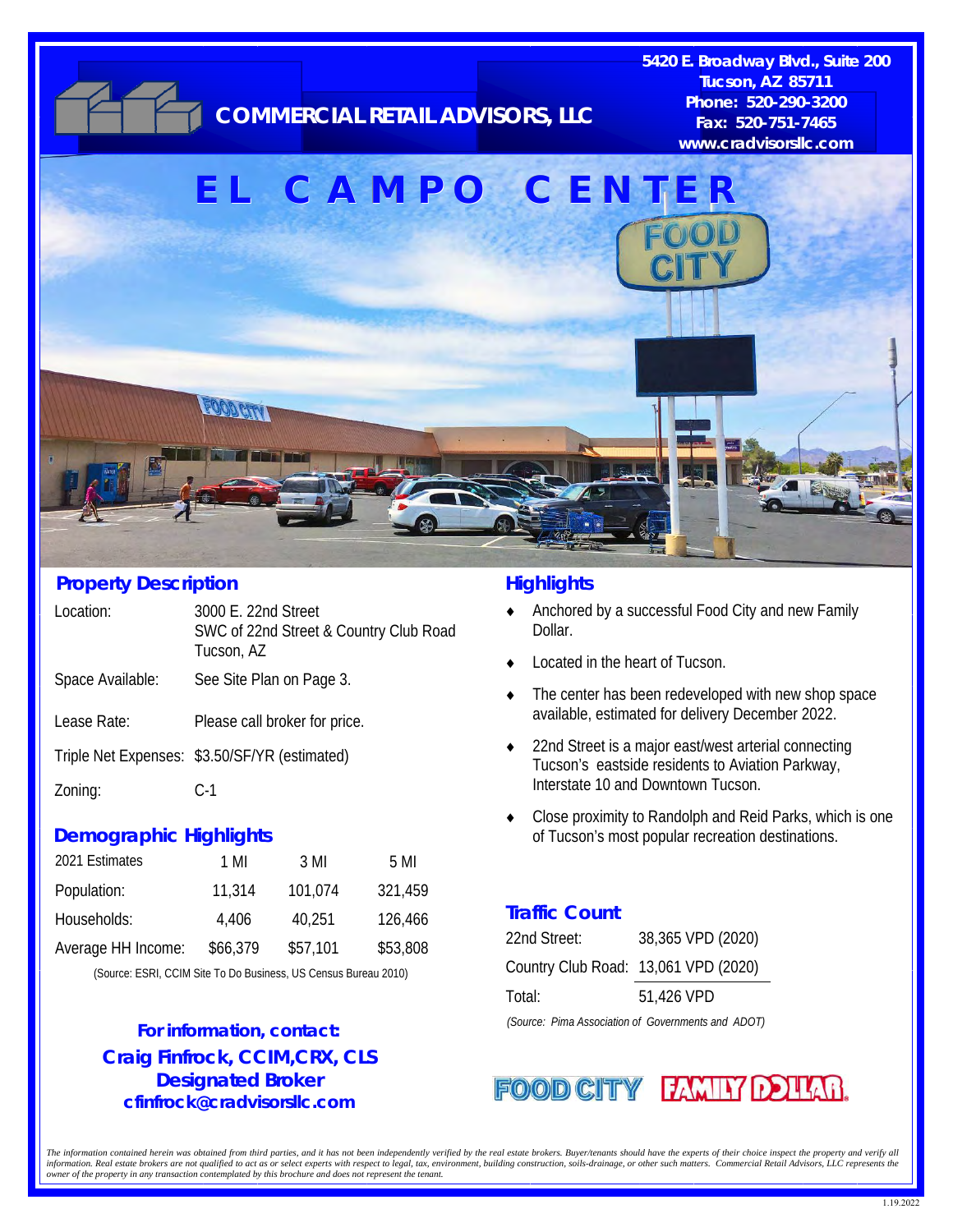## **El Campo Center**



Tucson, Arizona **COMMERCIAL RETAIL ADVISORS, LLC** 

### **TRADE AREA**